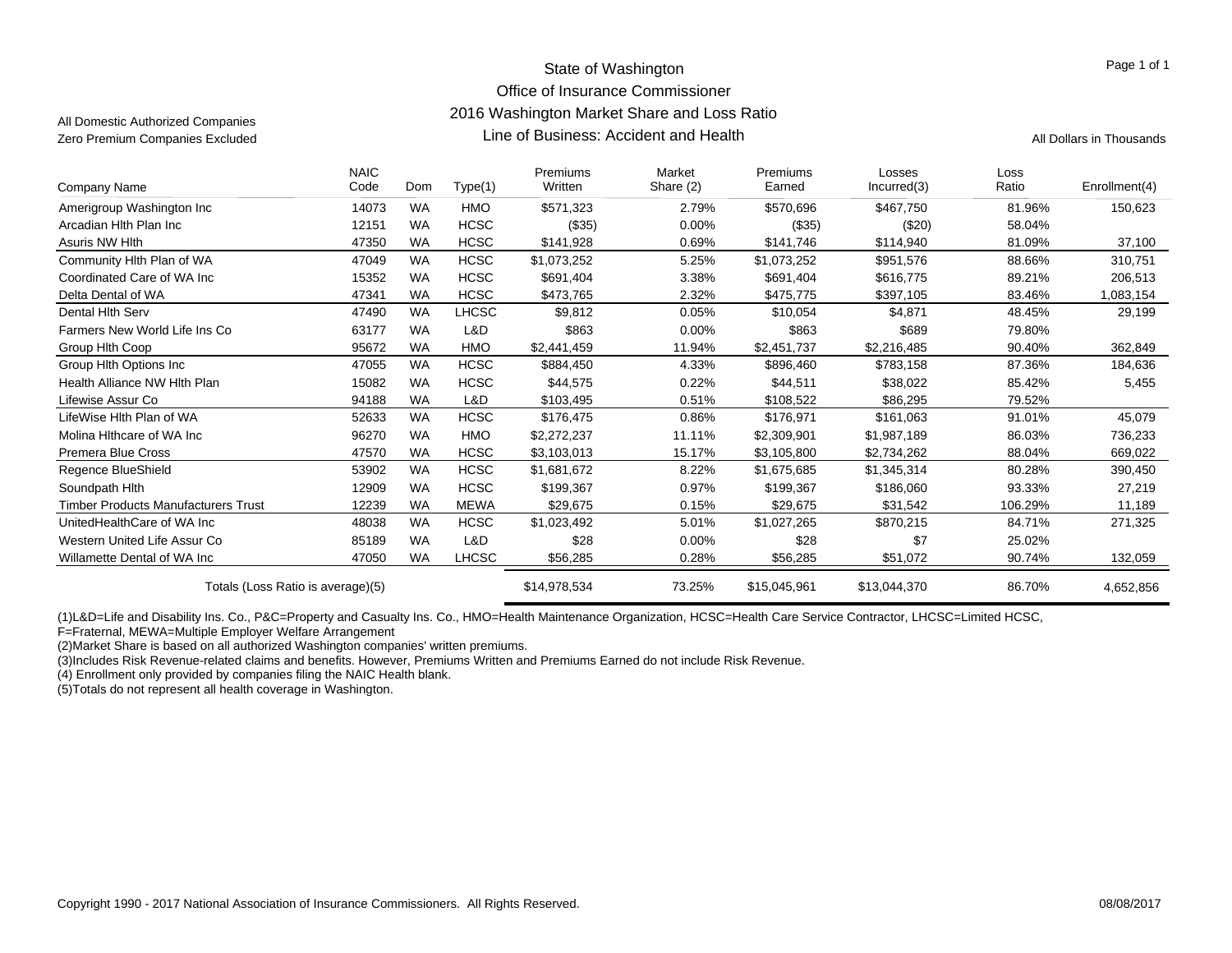### Company Name NAICCode Ordinary Credit Group Industrial Total MarketShare(1) Domm Ordinary Credit Group Industrial Total Share(1) State of Washington Office of Insurance Commissioner2016 Washington Market Share Line of Business: Life - AnnuitiesAll Domestic Authorized Companies Zero Premium Companies Excluded **All Dollars in Thousands** Line of Business: Life - Annuities All Dollars in Thousands Page 1 of 1 Farmers New World Life Ins Co **63177 WA** \$1,629 \$0 \$0 \$0 \$0 \$1,629 0.04% GPM Hlth & Life Ins Co 600% (67059 WA \$51 \$0 \$0 \$0 \$0 \$51 0.00% Western United Life Assur Co **85189 WA** \$43,817 \$0 \$0 \$43,817 \$69 \$43,817 1.03% Totals\$1.07% \$45,497 \$0 \$0 \$0 \$0 \$45,497 \$1.07%

(1)Market Share is based on all authorized Washington companies' written premiums.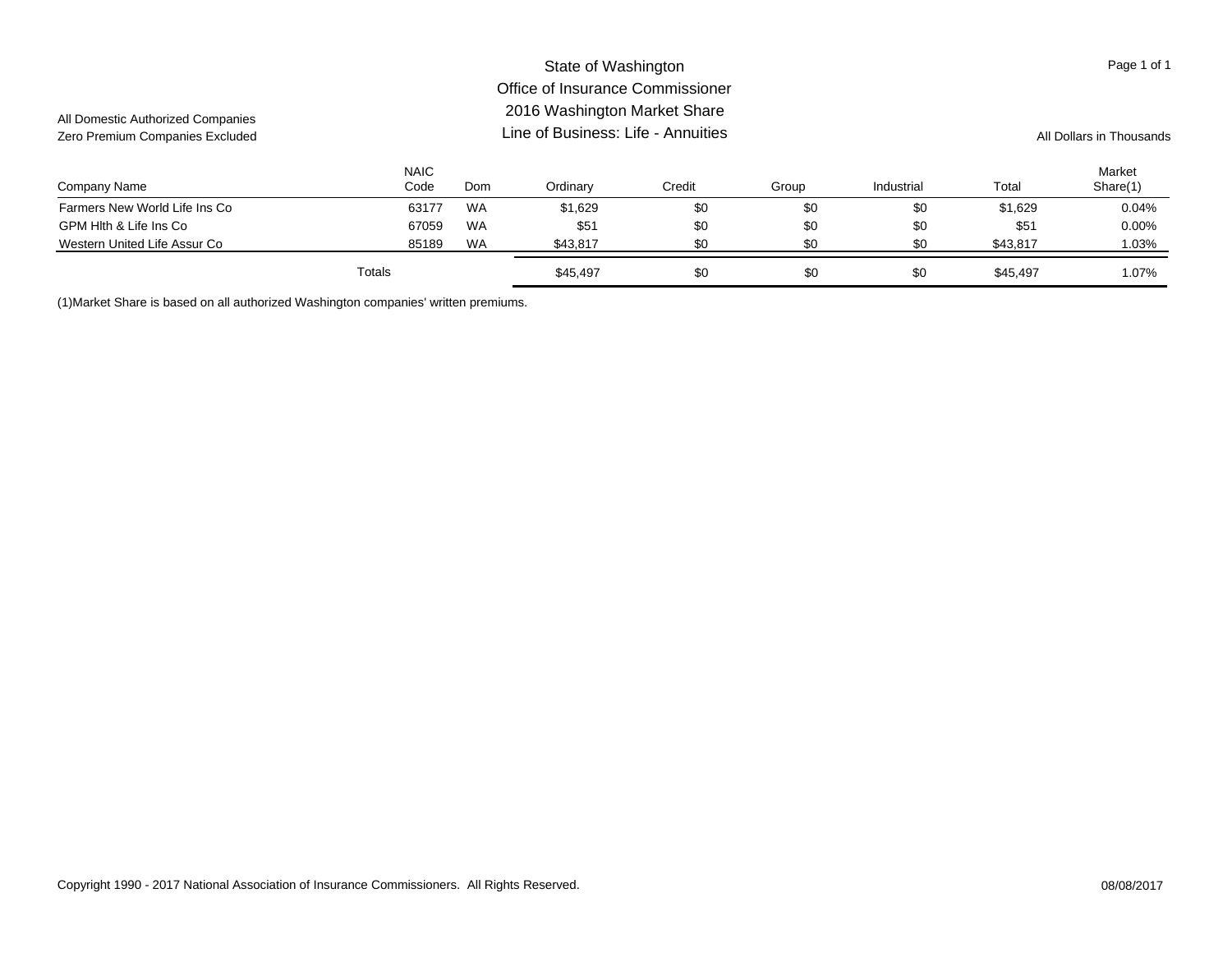### Company Name NAICCode Ordinary Credit Group Industrial Total MarketShare(1) Domm Ordinary Credit Group Industrial Total Share(1) State of Washington Office of Insurance Commissioner2016 Washington Market Share Line of Business: Life - Life InsuranceAll Domestic Authorized Companies Zero Premium Companies Excluded **All Dollars in Thousands Line of Business: Life - Life Insurance** All Dollars in Thousands Page 1 of 1 Farmers New World Life Ins Co **63177 WA** \$37,823 \$0 \$0 \$37,823 \$0 \$37,823 1.49% GPM Hlth & Life Ins Co 6.01% (67059 WA \$215 \$0 \$0 \$0 \$215 0.01% 670 \$215 0.01% 670 \$215 0.01% MA \$215 0.01% WA Lifewise Assur Co 94188 WA \$28 \$0 \$0 \$28 0.00% Western United Life Assur Co **851 March 2019** 85189 WA \$224 \$0 \$0 \$0 \$224 \$224 \$224 0.01% Totals\$38,291 \$0 \$0 \$0 \$0 \$0 \$38,291 \$0 \$0 \$38,291 \$1.50

(1)Market Share is based on all authorized Washington companies' written premiums.